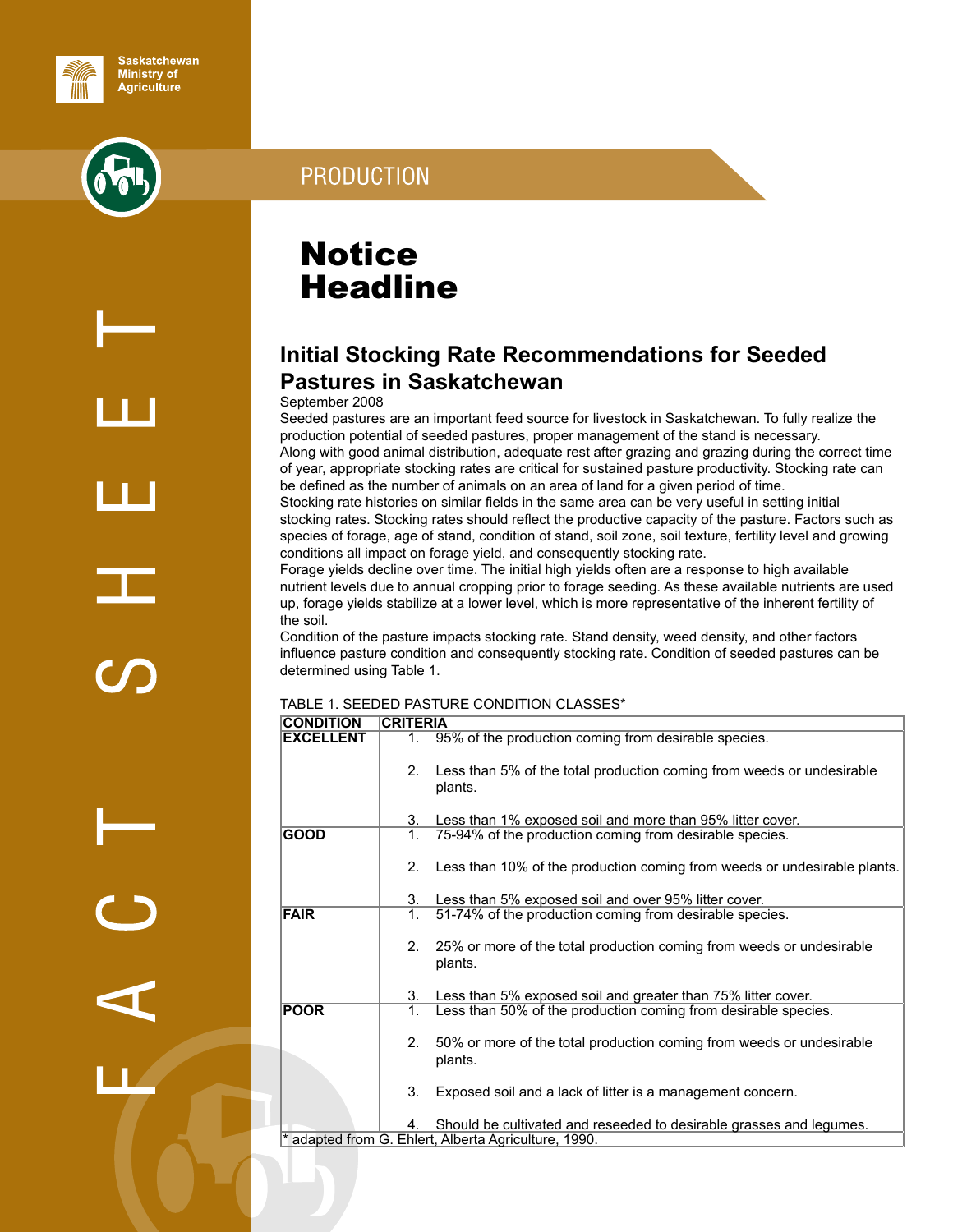Soil zone impacts forage yield. Soil characteristics and rainfall patterns within soil zones have a major influence on productive capacity. Soil texture varies from site to site within a soil zone due to local variations in soil characteristics. These differences can have a significant effect on pasture productivity, primarily due to differences in moisture holding capacity and nutrient availability. Light textured soils are defined as those soils that are sandy loam or lighter.

Application of supplemental fertilizers can have a positive effect on pasture yield, if adequate moisture is available. In the case of grasses, nitrogen is usually the major limiting soil nutrient.

Weather conditions, particularly available moisture, have a major impact on forage productivity. Recording yearly rainfall and forage yields can provide useful production history information. This information can be used to adjust initial stocking rates for current growing conditions.

The following stocking rate recommendations represent average stocking rates under various conditions. Local conditions should be considered and rates adjusted accordingly.

Stocking rate histories on similar fields in the same area can also be useful in adjusting the following initial stocking rates.

Initial stocking rates are expressed in Animal Unit Months per acre. The animal unit month (AUM) concept is described as the amount of forage consumed in one month by a beef animal weighing 454 kgs (1000 lbs.)

The data used to develop these stocking rate recommendations was collected from stands in good condition. The condition of pastures should be determined and rates adjusted accordingly (see Table 2). Many pastures are comprised of a mixture of tame species. Initial stocking rates for mixed pastures can be calculated by calculating a weighted average stocking rate, using the percent composition of the major tame forage species in the mix. An example of calculating a weighted average initial stocking rate for a four year old pasture with 20 per cent alfalfa and 80 per cent meadow bromegrass in good condition on a medium textured site in the Black soil zone with no supplemental fertilizer, is included below:

Weighted Stocking Rate = meadow bromegrass stocking rate @ 2.86 AUM/ha (1.3 AUM/ac. .80) + alfalfa stocking rate @ 3.96 AUM/ha (1.8 AUM/ac. .20) = 3.08 AUM/ha (1.4 AUM/ac.)

To use this guide:

- 1. Select the appropriate species table.
- 2. Determine the soil zone and soil texture.
- 3. Determine the nitrogen fertilizer rate.
- 4. Determine the stand age.
- 5. Adjust for pasture condition -see Table 2.

This will identify the initial stocking rate. Weather, particularly spring moisture, has a large impact on forage production. Current growing conditions and past management need to be considered when setting stocking rates.

#### TABLE 2. EFFECT OF PASTURE CONDITION ON STOCKING RATE

| <b>PASTURE CONDITION</b> | <b>STOCKING RATE (% OF GOOD PASTURE)</b> |
|--------------------------|------------------------------------------|
| <b>EXCELLENT</b>         | 133                                      |
| GOOD                     | 100                                      |
| <b>IFAIR</b>             | 66                                       |
| <b>POOR</b>              | 33                                       |

#### **INITIAL STOCKING RATES AUM/acre (AUM/ha) FOR CRESTED WHEATGRASS IN GOOD CONDITION**

|                                         |                 |          | <b>SOIL TEXTURE</b> |          |                 |          |          |  |  |
|-----------------------------------------|-----------------|----------|---------------------|----------|-----------------|----------|----------|--|--|
| <b>HEAVY AND MEDIUM</b><br><b>LIGHT</b> |                 |          |                     |          |                 |          |          |  |  |
| <b>SOIL ZONE</b>                        | <b>NITROGEN</b> |          |                     |          | STAND AGE YEARS |          |          |  |  |
|                                         |                 | $1 - 3$  | $4-6$               | 7+       | $1 - 3$         | 4-6      | $7+$     |  |  |
| Brown                                   | U               | 0.9(2.2) | 0.7(1.7)            | 0.4(1.0) | 0.6(1.4)        | 0.5(1.2) | 0.4(1.0) |  |  |
|                                         | 50 lb./ac.      | 1.2(2.9) | 0.8(1.9)            | 0.7(1.7) | 1.0(2.4)        | 0.7(1/7) | 0.6(1.4) |  |  |
|                                         | 100 lb./ac.     | 1.3(3.1) | 0.9(2.2)            | 0.8(1.9) | 1.1(2.6)        | 0.8(1.9) | 0.7(1.7) |  |  |
| Dark Brown                              | 0               | 1.4(3.4) | 1.1(2.6)            | 0.7(1.7) | 1.2(2.9)        | 0.9(2.2) | 0.6(1.4) |  |  |
|                                         | 50 lb./ac.      | 2.0(4.8) | 1.3(3.1)            | 1.2(2.9) | 1.7(4.1)        | 1.1(2.6) | 1.0(2.4) |  |  |
|                                         | 100 lb./ac.     | 2.3(5.5) | 1.5(3.6)            | 1.4(3.4) | 2.0(4.8)        | 1.3(3.1) | 1.2(2.9) |  |  |
| <b>Black and Gray</b>                   |                 | 1.8(4.3) | 1.4(3.4)            | 0.9(2.2) | 1.6(3.8)        | 1.2(2.9) | 0.8(1.9) |  |  |
|                                         | 50 lb./ac.      | 2.3(5.5) | 1.7(4.1)            | 1.53.6   | 2.1(5.0)        | 1.5(3.6) | 1.4(3.4) |  |  |
|                                         | 100 lb./ac.     | 2.8(6.1) | 1.9(4.6)            | 1.8(4.3) | 2.6(6.2)        | 1.7(4.1) | 1.6(3.8) |  |  |

#### **INITIAL STOCKING RATES AUM/acre (AUM/ha) FOR MEADOW BROMEGRASS IN GOOD CONDITION**

|                       |                 |          |          | <b>SOIL TEXTURE</b>     |                 |          |              |
|-----------------------|-----------------|----------|----------|-------------------------|-----------------|----------|--------------|
|                       |                 |          |          | <b>HEAVY AND MEDIUM</b> |                 |          | <b>LIGHT</b> |
| <b>SOIL ZONE</b>      | <b>NITROGEN</b> |          |          |                         | STAND AGE YEARS |          |              |
|                       |                 | 1-3      | $4-6$    | $7+$                    | $1 - 3$         | 4-6      | $7+$         |
| Brown                 | 0               | 0.7(1.7) | 0.6(1.4) | 0.4(1.0)                | 0.6(1.4)        | 0.5(1.2) | 0.3(0.7)     |
|                       | 50 lb./ac.      | 1.0(2.4) | 0.6(1.4) | 0.6(1.4)                | 0.8(1.9)        | 0.5(1.2) | 0.5(1.2)     |
|                       | 100 lb./ac.     | 1.2(2.9) | 0.8(1.9) | 0.7(1.7)                | 0.9(2.2)        | 0.6(1.4) | 0.6(1.4)     |
| Dark Brown            |                 | 1.2(2.9) | 0.9(2.2) | 0.6(1.4)                | 1.0(2.4)        | 0.8(1.9) | 0.5(1.2)     |
|                       | 50 lb./ac.      | 1.7(4.1) | 1.1(2.6) | 0.9(2.2)                | 1.4(3.4)        | 0.9(2.2) | 0.8(1.9)     |
|                       | 100 lb./ac.     | 1.9(4.6) | 1.3(3.1) | 1.2(2.9)                | 1.6(3.8)        | 1.1(2.6) | 1.1(2.6)     |
| <b>Black and Gray</b> |                 | 1.5(3.6) | 1.3(3.1) | 0.7(1.7)                | 1.3(3.1)        | 1.1(2.6) | 0.7(1.7)     |
|                       | 50 lb./ac.      | 2.1(5.0) | 1.6(3.8) | 1.2(2.9)                | 1.9(4.6)        | 1.4(3.4) | 1.1(2.6)     |
|                       | 100 lb./ac.     | 2.4(5.8) | 1.8(4.3) | 1.5(3.6)                | 2.1(5.0)        | 1.6(3.8) | 1.3(3.1)     |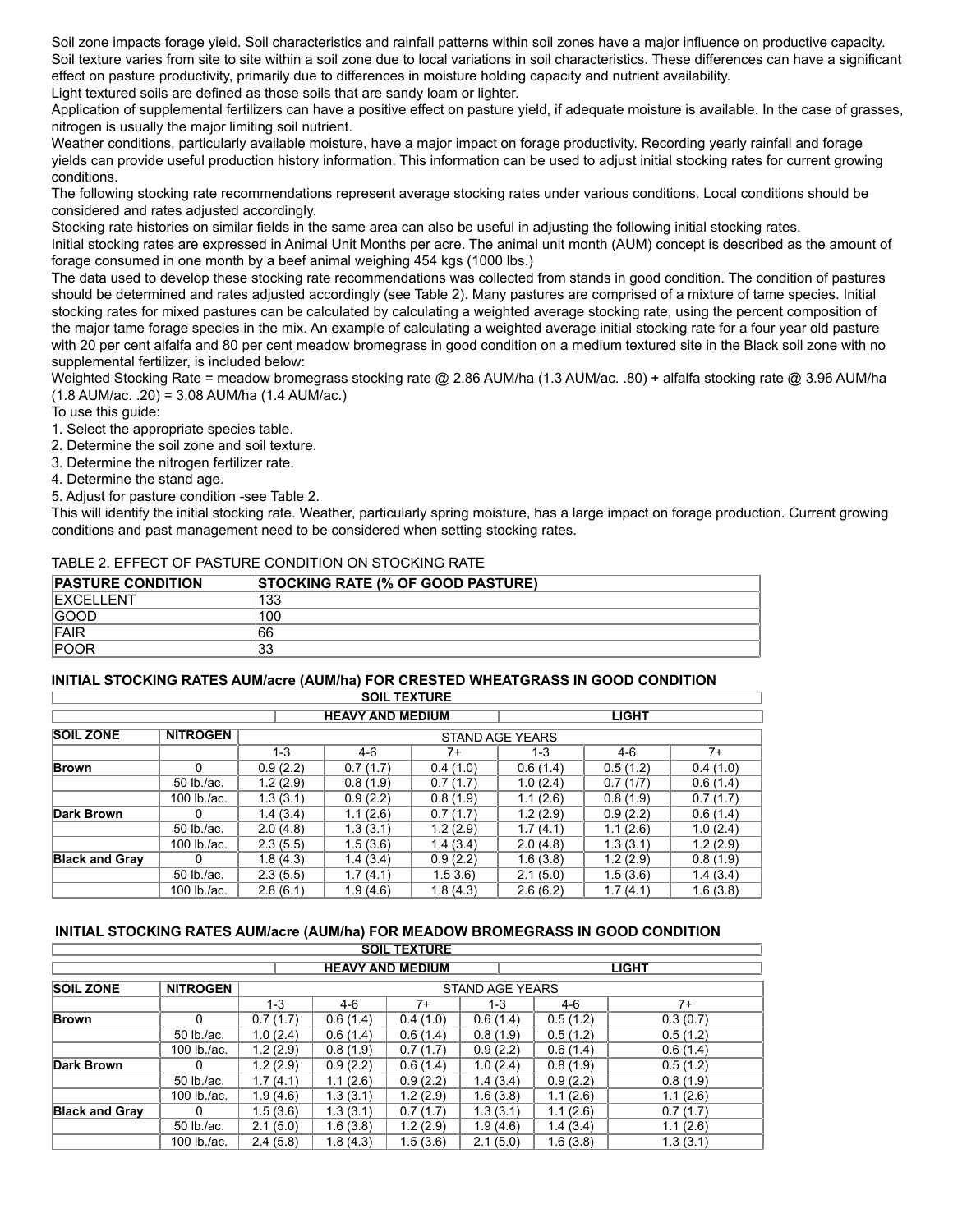| INITIAL STOCKING RATES AUM/acre (AUM/ha) FOR SMOOTH BROMEGRASS IN GOOD CONDITION |
|----------------------------------------------------------------------------------|
| COU TEVTUDE                                                                      |

|                       |                                         |          |          | <b>SOIL TEXTURE</b> |                        |          |          |  |  |
|-----------------------|-----------------------------------------|----------|----------|---------------------|------------------------|----------|----------|--|--|
|                       | <b>HEAVY AND MEDIUM</b><br><b>LIGHT</b> |          |          |                     |                        |          |          |  |  |
| <b>SOIL ZONE</b>      | <b>NITROGEN</b>                         |          |          |                     | <b>STAND AGE YEARS</b> |          |          |  |  |
|                       |                                         | $1 - 3$  | 4-6      | $7+$                | $1 - 3$                | $4-6$    | $7+$     |  |  |
| <b>Brown</b>          | 0                                       | 0.6(1.4) | 0.5(1.2) | 0.3(0.7)            | 0.5(1.2)               | 0.4(1.0) | 0.3(0.7) |  |  |
|                       | 50 lb./ac.                              | 0.9(2.2) | 0.6(1.4) | 0.5(1.2)            | 0.7(1.7)               | 0.5(1.2) | 0.4(1.0) |  |  |
|                       | 100 lb./ac.                             | 1.0(2.4) | 0.7(1.7) | 0.6(1.4)            | 0.8(1.9)               | 0.5(1.2) | 0.5(1.2) |  |  |
| Dark Brown            | 0                                       | 1.4(3.4) | 1.0(2.4) | 0.7(1.7)            | 1.2(2.9)               | 0.9(2.2) | 0.6(1.4) |  |  |
|                       | 50 lb./ac.                              | 2.0(4.8) | 1.3(3.1) | 1.2(2.9)            | 1.7(4.1)               | 1.1(2.6) | 1.0(2.4) |  |  |
|                       | 100 lb./ac.                             | 2.3(5.5) | 1.5(3.6) | 1.4(3.4)            | 1.9(4.6)               | 1.3(3.1) | 1.2(2.9) |  |  |
| <b>Black and Gray</b> | $\Omega$                                | 1.6(3.8) | 1.2(2.9) | 0.8(1.9)            | 1.5(3.6)               | 1.1(2.6) | 0.7(1.7) |  |  |
|                       | 50 lb./ac.                              | 2.3(5.5) | 1.5(3.6) | 1.4(3.4)            | 2.1(5.0)               | 1.3(3.1) | 1.2(2.9) |  |  |
|                       | 100 lb./ac.                             | 2.6(6.2) | 1.7(4.1) | 1.6(3.8)            | 2.3(5.5)               | 1.5(3.6) | 1.5(3.6) |  |  |

## **INITIAL STOCKING RATES AUM/acre (AUM/ha) FOR ALTAI WILDRYE GRASS IN GOOD CONDITION**

|                       |                                         |          |          | <b>SOIL TEXTURE</b> |                        |          |          |  |  |
|-----------------------|-----------------------------------------|----------|----------|---------------------|------------------------|----------|----------|--|--|
|                       | <b>LIGHT</b><br><b>HEAVY AND MEDIUM</b> |          |          |                     |                        |          |          |  |  |
| <b>SOIL ZONE</b>      | <b>NITROGEN</b>                         |          |          |                     | <b>STAND AGE YEARS</b> |          |          |  |  |
|                       |                                         | 1-3      | 4-6      | 7+                  | $1 - 3$                | 4-6      | $7+$     |  |  |
| <b>Brown</b>          | 0                                       | 0.7(1.7) | 0.5(1.2) | 0.3(0.7)            | 0.6(1.4)               | 0.4(1.0) | 0.3(0.7) |  |  |
|                       | $50$ lb./ac.                            | 1.0(2.4) | 0.6(1.4) | 0.6(1.4)            | 0.8(1.9)               | 0.5(1.2) | 0.5(1.2) |  |  |
|                       | 100 $lb$ ./ac.                          | 1.1(2.6) | 0.7(1.7) | 0.7(1.7)            | 0.9(2.2)               | 0.6(1.4) | 0.6(1.4) |  |  |
| Dark Brown            | $\Omega$                                | 1.4(3.4) | 1.1(2.6) | 0.7(1.7)            | 1.2(2.9)               | 0.9(2.2) | 0.6(1.4) |  |  |
|                       | 50 lb./ac.                              | 2.0(4.8) | 1.3(3.1) | 1.2(2.9)            | 1.7(4.1)               | 1.1(2.6) | 1.0(2.4) |  |  |
|                       | 100 lb./ac.                             | 2.3(5.5) | 1.5(3.6) | 1.4(3.4)            | 2.0(4.8)               | 1.3(3.1) | 1.2(2.9) |  |  |
| <b>Black and Gray</b> | O                                       | 1.0(2.4) | 0.8(1.9) | 0.5(1.2)            | 0.9(2.2)               | 0.7(1.7) | 0.5(1.2) |  |  |
|                       | 50 lb./ac.                              | 1.5(3.6) | 0.9(2.2) | 1.9(4.6)            | 1.3(3.1)               | 0.8(1.9) | 0.8(1.9) |  |  |
|                       | 100 $lb$ /ac.                           | 1.7(4.1) | 1.1(2.6) | 1.0(2.4)            | 1.5(3.6)               | 1.0(2.4) | 0.9(2.2) |  |  |

## **INITIAL STOCKING RATES AUM/acre (AUM/ha) FOR RUSSIAN WILDRYE GRASS IN GOOD CONDITION**

|                       |                                         |                        |          | <b>SOIL TEXTURE</b> |          |          |          |  |  |
|-----------------------|-----------------------------------------|------------------------|----------|---------------------|----------|----------|----------|--|--|
|                       | <b>LIGHT</b><br><b>HEAVY AND MEDIUM</b> |                        |          |                     |          |          |          |  |  |
| <b>SOIL ZONE</b>      | <b>NITROGEN</b>                         | <b>STAND AGE YEARS</b> |          |                     |          |          |          |  |  |
|                       |                                         | $1 - 3$                | 4-6      | $7+$                | $1 - 3$  | 4-6      | $7+$     |  |  |
| Brown                 | 0                                       | 0.8(1.9)               | 0.6(1.4) | 0.5(1.2)            | 0.7(1.7) | 0.5(1.2) | 0.3(0.7) |  |  |
|                       | 50 lb./ac.                              | 1.1(2.6)               | 0.7(1.7) | 0.7(1.7)            | 0.9(2.2) | 0.6(1.4) | 0.6(1.4) |  |  |
|                       | 100 lb./ac.                             | 1.3(3.1)               | 0.8(1.9) | 0.7(1.7)            | 1.1(2.6) | 0.7(1.7) | 0.7(1.7) |  |  |
| Dark Brown            | 0                                       | 1.0(2.4)               | 0.7(1.7) | 0.5(1.2)            | 0.9(2.2) | 0.6(1.4) | 0.4(1.0) |  |  |
|                       | 50 lb./ac.                              | 1.4(3.4)               | 0.9(2.2) | 0.8(1.9)            | 1.2(2.9) | 0.8(1.9) | 0.7(1.7) |  |  |
|                       | 100 lb./ac.                             | 1.6(3.8)               | 1.1(2.6) | 1.0(2.4)            | 1.4(3.4) | 0.9(2.2) | 0.9(2.2) |  |  |
| <b>Black and Gray</b> | 0                                       | 0.8(1.9)               | 0.6(1.4) | 0.4(1.0)            | 0.7(1.7) | 0.6(1.4) | 0.4(1.0) |  |  |
|                       | 50 lb./ac.                              | 1.2(2.9)               | 0.8(1.9) | 0.7(1.7)            | 1.1(2.6) | 0.7(1.7) | 0.6(1.4) |  |  |
|                       | 100 lb./ac.                             | 1.4(3.4)               | 0.9(2.2) | 0.8(1.9)            | 1.2(2.9) | 0.8(1.9) | 0.7(1.7) |  |  |

### **INITIAL STOCKING RATES AUM/acre (AUM/ha) FOR WESTERN WHEATGRASS IN GOOD CONDITION**

|                                         |                 |          |          | <b>SOIL TEXTURE</b> |                 |          |          |  |  |
|-----------------------------------------|-----------------|----------|----------|---------------------|-----------------|----------|----------|--|--|
| <b>HEAVY AND MEDIUM</b><br><b>LIGHT</b> |                 |          |          |                     |                 |          |          |  |  |
| <b>SOIL ZONE</b>                        | <b>NITROGEN</b> |          |          |                     | STAND AGE YEARS |          |          |  |  |
|                                         |                 | 1-3      | 4-6      | $7+$                | $1 - 3$         | 4-6      | $7+$     |  |  |
| <b>Brown</b>                            | 0               | 0.7(1.7) | 0.5(1.2) | 0.5(1.2)            | 0.6(1.4)        | 0.4(1.0) | 0.3(0.7) |  |  |
|                                         | 50 lb./ac.      | 1.0(2.4) | 0.6(1.4) | 0.6(1.4)            | 0.8(1.9)        | 0.5(1.2) | 0.5(1.2) |  |  |
|                                         | 100 lb./ac.     | 1.1(2.6) | 0.7(1.7) | 0.7(1.7)            | 0.9(2.2)        | 0.6(1.4) | 0.6(1.4) |  |  |
| Dark Brown                              | 0               | 1.0(2.4) | 0.8(1.9) | 0.5(1.2)            | 0.9(2.2)        | 0.7(1.7) | 0.4(1.0) |  |  |
|                                         | 50 lb./ac.      | 1.4(3.4) | 0.9(2.2) | 0.8(1.9)            | 1.2(2.9)        | 0.8(1.9) | 0.7(1.7) |  |  |
|                                         | 100 lb./ac.     | 1.6(3.8) | 1.1(2.6) | 1.1(2.6)            | 1.4(3.4)        | 0.9(2.2) | 0.9(2.2) |  |  |
| <b>Black and Gray</b>                   | $\Omega$        | 1.0(2.4) | 0.8(1.9) | 0.5(1.2)            | 0.9(2.2)        | 0.7(1.7) | 0.5(1.2) |  |  |
|                                         | 50 lb./ac.      | 1.4(3.4) | 0.9(2.2) | 0.8(1.9)            | 1.3(3.1)        | 0.8(1.9) | 0.7(1.7) |  |  |
|                                         | 100 lb./ac.     | 1.6(3.8) | 1.1(2.6) | 1.1(2.6)            | 1.4(3.4)        | 0.9(2.2) | 0.9(2.2) |  |  |